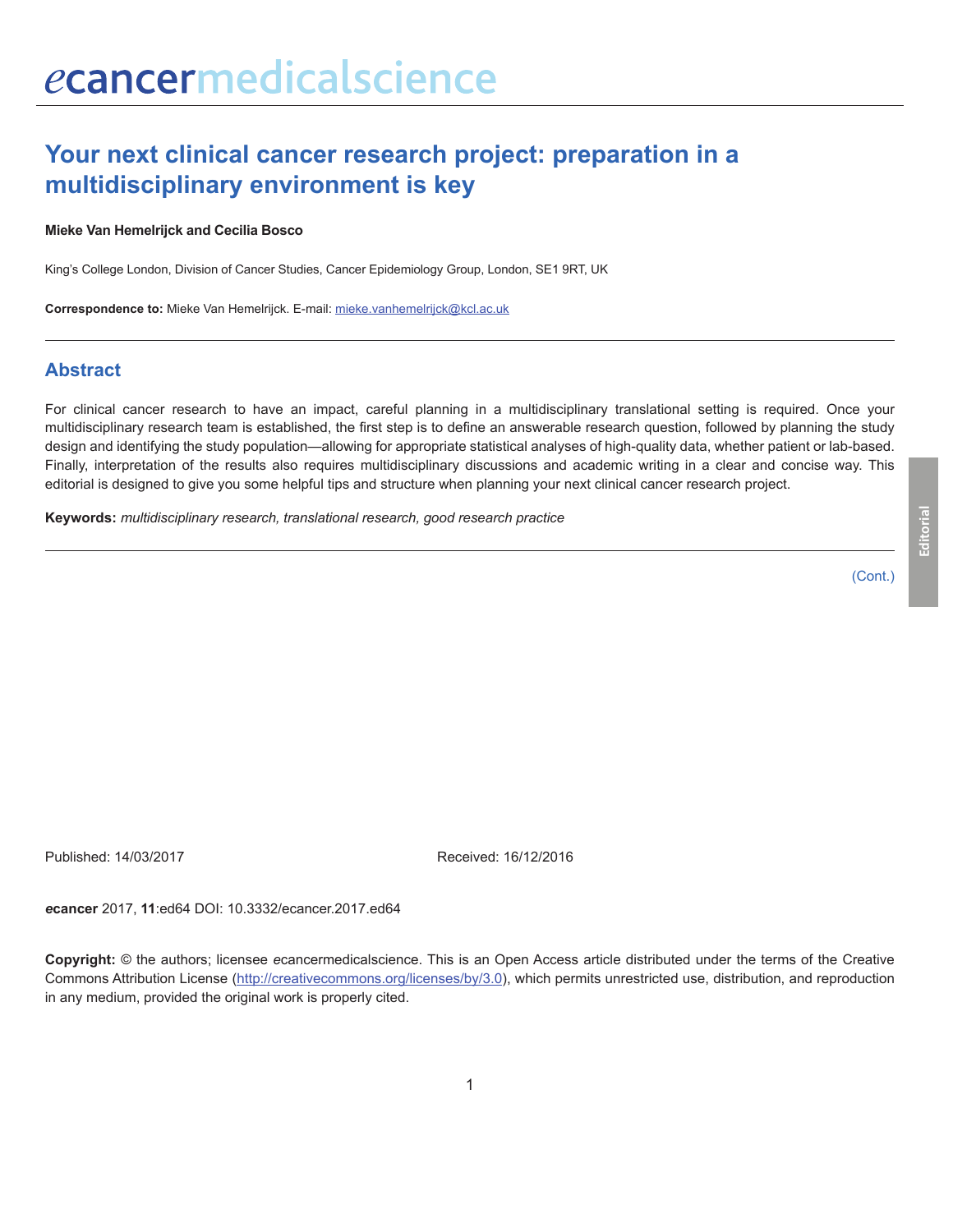*Are you keen to make a difference to cancer patients? Do you have brilliant ideas for new translational research projects? Are you thinking about getting a better understanding of the patient pathway in your hospital? Or do you want to assess patient outcomes following a new treatment procedure?*

Then you are ready to start a clinical research project! However, for research to have an impact, careful study planning is required to ensure that all data, whether patient or lab-based, can be analysed according to recognised standards and that findings can be published in peerreviewed scientific journals.

This editorial is a guideline based on our experience as clinical and molecular cancer epidemiologists who are based in a multidisciplinary research environment where both lab-based scientists and clinicians ask for (statistical) help with their research projects. While each research project is different and may require different approaches, planning and multidisciplinary collaboration are undoubtedly the two most important components of a successful clinical cancer research project. The following highlights a few steps that we have found useful when conducting clinical cancer research.

# **Define the research question whilst engaging with a multidisciplinary research team**

In cancer care the multidisciplinary team has been developed to ensure that patients receive timely treatment and care from appropriately skilled professionals with adequate support. The team is there to monitor adherence to clinical guidelines and promote effective use of resources [\[1\]](#page-4-0). However, in the field of clinical cancer research a multidisciplinary approach refers to a coherent translational team—including those who are part of the multidisciplinary care team as well as scientists, epidemiologists, bioinformaticians, biostatisticians, and potentially also health economists, patient representatives, and policy makers.

The first thing the team needs to do is define the research question or the main aim of the project. This may sound trivial, but it has to be ensured that the question has not yet been answered in a definite way. You may want to consider answering a specific question in a different study population (e.g. different age group) or to validate the methods used by other researchers. Several frameworks exist to help you phrase an answerable research question; PICOT is well-known in the field of evidence-based medicine and suggests that a clinical research question can be divided into five components: Population/patient, Intervention/indicator, Comparator/control, Outcome, and the Timeframe [\[2\]](#page-4-0).

The research work that will answer your question has to be conducted, so that it can contribute to current medical practice or be compared with existing work. This will then provide further insight into the field you are researching; may influence patient care or health services; and can help attract future funding. It is therefore essential to conduct a literature review and identify the current status of the research area.

Finally, when planning your research project/question it is important to consider and apply for ethical approval. No study can be conducted or published without relevant ethical permissions [\[3\]](#page-4-0).

# **Outline the study population and data required to answer the question**

A definition of the study population in which the research question can be studied is required. A study population does not necessarily refer to patients. Most clinical epidemiological studies will be population-based, however also lab-based scientists may have to think about how they will populate their data set—whether they are looking at cell-lines, tumour or blood samples, mice, etc. If the research is focused on a population-based study, it is important that the cohort is clearly defined and representative of a general population relevant to the research question. Selection mechanisms that may harm the internal validity of the study need to be avoided. For instance, if you want to study the effects of red meat intake on risk of pancreatic cancer, there may be issues with selection mechanisms if those who fill out your questionnaire are very different from those who refuse to participate in your study. Furthermore, the dataset needs to include all the information required to answer the predefined research question.

To define the right study population, whether population or lab-based, it is helpful to think about the following questions [\[4,](#page-4-0) [5\]](#page-4-0):

(Cont.)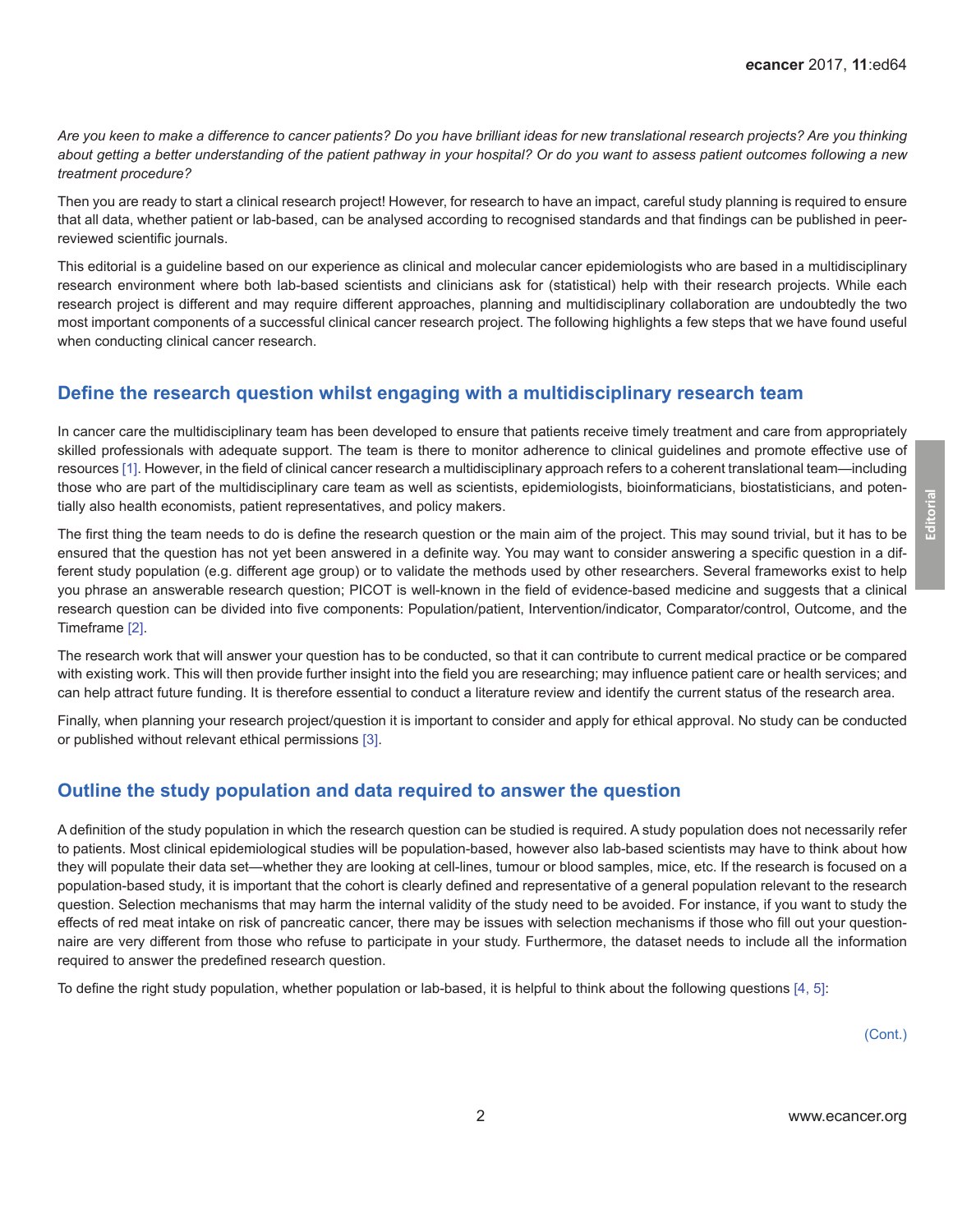- 1) What is the exposure of interest (e.g. patient characteristic, expression levels of a biomarker)?
- 2) What is the outcome of interest (e.g. cancer-specific death, evidence of cell death)?
- 3) What information is required about variables that may affect the association you are studying (e.g. sex, different concentrations of a medium)?
- 4) Given the nature of the study, would it be feasible to do a cohort study or case-control study? Or is there another study design that is more appropriate (e.g. small pilot study)?
- 5) Will your study design allow for studying something new or for comparing your results with existing findings?

The quality of your data is thus important. Depending on the type of study, it may for instance also be of interest to look into development and use of validated questionnaires [\[6\]](#page-4-0).

# **Data collection**

Next, procedures have to be put in place to collect the required data. Standard operating procedures (SOPs) are usually required as part of the ethical approval process, whether this refers to tissue preparation, collection of blood samples, or collection/entering of clinical patient data—which may or may not involve a patient consent and a variety of team members (e.g. research nurses, biobank technicians, clinical trial coordinators). These SOPs will help when writing the Methods section of the related scientific paper.

It is also helpful to create a dataset that makes it straightforward to conduct statistical analyses. As epidemiologists, we find it helpful when we provide our colleagues in the clinic or lab with the following guidelines:

- 1) One row per observation whether it is a patient, tissue sample, cell line, etc
- 2) One column per variable of interest
- 3) Avoid text values for the variables and ensure that all categorical variables are coded consistently using numbers. For instance: 0 = no chemotherapy;  $1 =$  chemotherapy with taxanes;  $2 =$  chemotherapy without taxanes.
- 4) Ensure that all dates are entered as dates in a consistent way
- 5) Give clear, short and self-explanatory names to each column
- 6) Provide the person analysing your data with an anonymised file

In this era of big data, more reports are being developed to guide researchers and help better define how to extract value from data, create analytical tools to enhance utility of data, and develop data science concepts and tools for all stakeholders involved in translational research [\[7\].](#page-4-0)

# **How will you analyse the data collected?**

This will involve planning of experimental settings and/or the epidemiological/statistical methods. It is recommended you think about the following questions [\[4\]:](#page-4-0)

- 1) Given the study design, what would be the preferred measure of association?
- 2) How will the exposure and outcome of interest be measured?
- 3) How will variables affecting the link between exposure and outcome be taken into account?
- 4) Is there a need to do sensitivity analyses or experiments in different settings?

**Editorial**

(Cont.)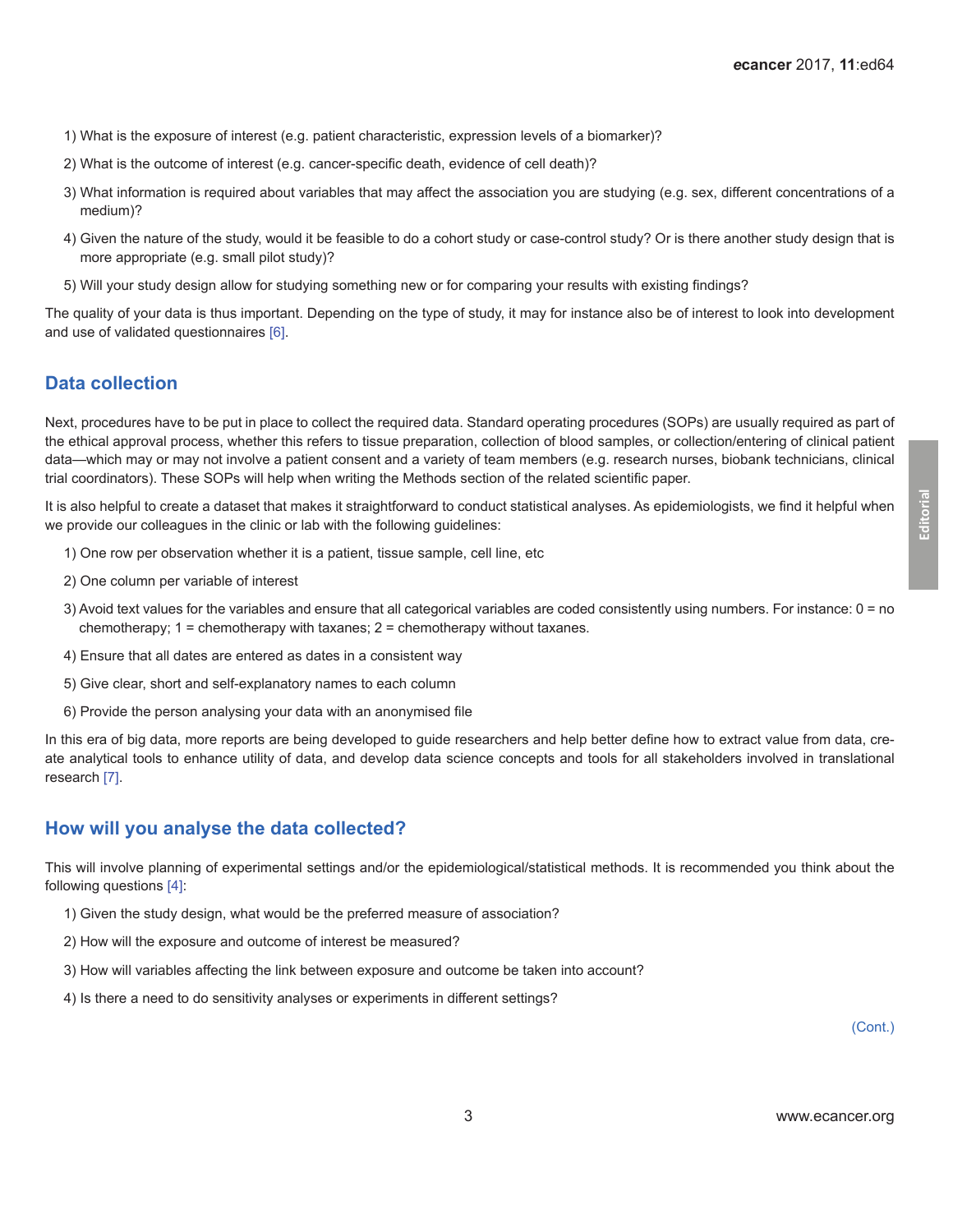If you require statistical assistance throughout your project, it is helpful to prepare template figures and tables beforehand as that will make the communication between different disciplines (e.g. biostatisticians, clinicians, and lab-based scientists) more straightforward.

### **Write a manuscript**

Once all the results are in place, it is important to identify those that are clinically or scientifically relevant so that a coherent story can be put together. This is another key time in your project where multidisciplinary collaboration and discussion is required. It should help you identify the main message that you want to convene in your manuscript.

Many useful publications exist to guide you with writing scientific publications [\[8\]](#page-4-0). It is best to communicate as clearly as possible, in a style appropriate for serious academic work, but avoiding the use of difficult sentence constructions wherever possible. Simple, short sentences are generally best. There is much to be gained from critiquing your own work. The following structure can help with writing scientific manuscripts:

#### 1) Introduction

*This section provides a background to the work. The introduction usually builds up to a final paragraph in which the main aim of your study is explained.* 

#### 2) Methods

Usually, this section first provides a description of the study population and the data collection, followed by a detailed overview of the *experimental methods or statistical analyses conducted.* 

#### 3) Results

*These should be written in a similar order to the methods described in the Methods section. Ideally, each paragraph describes a different table or figure*—*they have to come in a logical order, which needs to be described clearly to the reader. There is no need to repeat everything that is shown in the tables or figures, but it is important to highlight the important points (and otherwise refer to the tables and*  figures). The tables and figures also need self-explanatory captions, as a reader should be able to understand them without reading the *actual manuscript. Make sure that tables and figures illustrate different study findings.* 

#### 4) Discussion

*There are several ways to structure a Discussion section, but the following suggestion has turned out to be helpful in many of our rather complex papers* [\[9\]](#page-4-0)*. The first paragraph is a summary of the findings. The next one or two paragraphs then describe what is currently provided in the literature*—*giving slightly more detailed information than what has been provided in the Introduction. This is then followed by some paragraphs interpreting the study findings in relation to what is already known. Before the concluding paragraph, authors often describe the strengths and limitations of their study.* 

#### 5) Conclusion

*The conclusion should not be a repetition of the first paragraph of the Discussion, but should focus on the main finding and its potential clinical impact with recommendations for future studies or practice.* 

#### 6) References

*Using bibliographic software will allow for formatting of the references according to the preferred style of the journal. Make sure to use established scientific resources for your references.*

Moreover, several guidelines have been developed to help structure a manuscript (and as a result study design), of which the STROBE checklist [\[10\]](#page-4-0) and CONSORT guidelines [\[11\]](#page-4-0) are good examples. The first one is designed to strengthen the reporting of observations studies in epidemiology, whether the latter focuses on consolidated standards of reporting trials. More guidance on designing and reporting results from translational research can be found in Rubio *et al* [\[12\].](#page-4-0)

(Cont.)